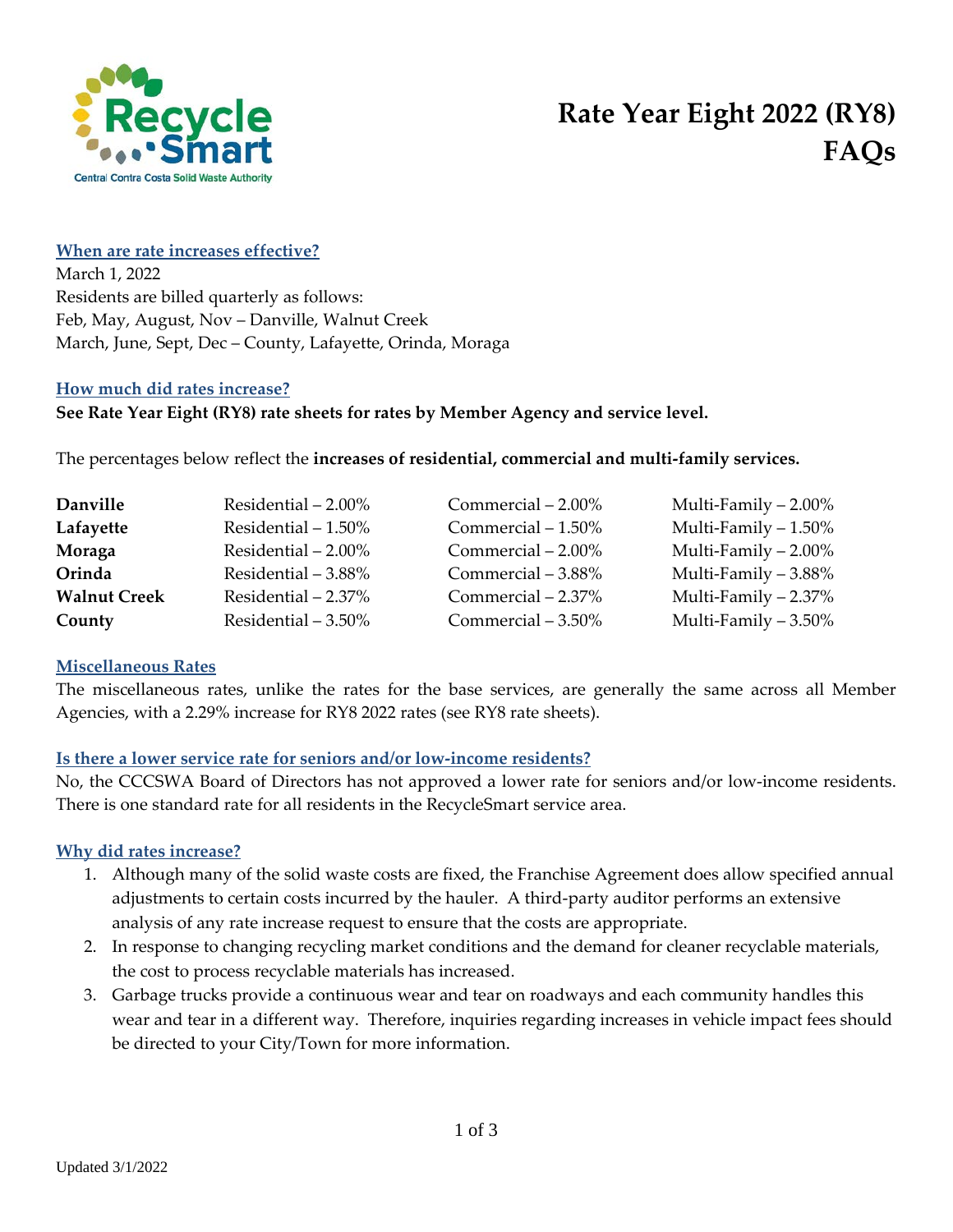# **Residential rates include:**

- Weekly landfill collection,
- Weekly recycling collection of mixed recyclables
- Weekly organics collection; yard waste with food scraps and food soiled (uncoated) paper,
- On-call collection of yard material and/or recycling (4 combined per rate year at no additional cost),
- On-call collection of landfill materials (garbage/junk) (once per 12 months at no additional cost),
- 2 scheduled community Reuse and Clean-up Days per year, where usable items are collected and given to people in need. The unusable items are hauled off for disposal,
- On-call used motor oil collection at curb at no additional cost,
- Household battery, cell phone and CFL collection at curb, and,
- Backyard composting, schools recycling and composting, medical sharps (needles) disposal, public outreach, and other programs in support of reduce, reuse, recycling and diverting waste from the landfill.

## **How can I lower my bill?**

If you are recycling and composting properly, and not regularly filling your landfill cart or dumpster, you can downsize to a smaller size landfill cart/bin. For example, **residents** using a standard 32-gallon cart can switch to a 20-gallon cart, and residents using a 64-gallon cart can switch to a 32-gallon cart. **Commercial** accounts can switch to a smaller cart/dumpster *and* decrease the frequency of collection.

By composting organic material at home (in your backyard or with worms), and certifying your efforts through Republic Services. Single family home residents can go to [www.recyclesmart.org/certification](http://www.recyclesmart.org/certification) or call (925) 685-4711. Discount is \$4.50 per quarterly Republic Services bill (\$18/year).

### **How do rates today compare with rates over 20 years ago?**

In 1996, the Joint Powers Authority (JPA) was formed, and addressed the then rapidly increasing garbage rates. Due to steps taken by the JPA, reduced service rates were implemented, lowering subscriber costs substantially. There have been slight increases each year since 1996. **See attached Rate History.**

### **Why is my garbage rate different from other neighboring RecycleSmart communities?**

Different communities have different service needs because of difficulties related to terrain, different fee structures, and different residential/commercial mixes.

### **Is garbage service mandatory?**

It is mandatory to have garbage service for occupied property within the **unincorporated** areas of Contra Costa County. Residents in those areas may, however, apply for an exemption by contacting the County's Environmental Health Division of the Health Services Department. If exempt, garbage must be removed from property a minimum of once per week.

Service for residents living in all other jurisdictions is not mandatory, however, residents not subscribing to services must arrange for removal of materials from property a minimum of once per week, and properly dispose of recyclable and compostable material.

**Residents may not use other service providers to haul garbage, recycling or organics. Those materials fall under Exclusive Franchise Agreements held by Republic Services and Mt. Diablo Resource Recovery.**